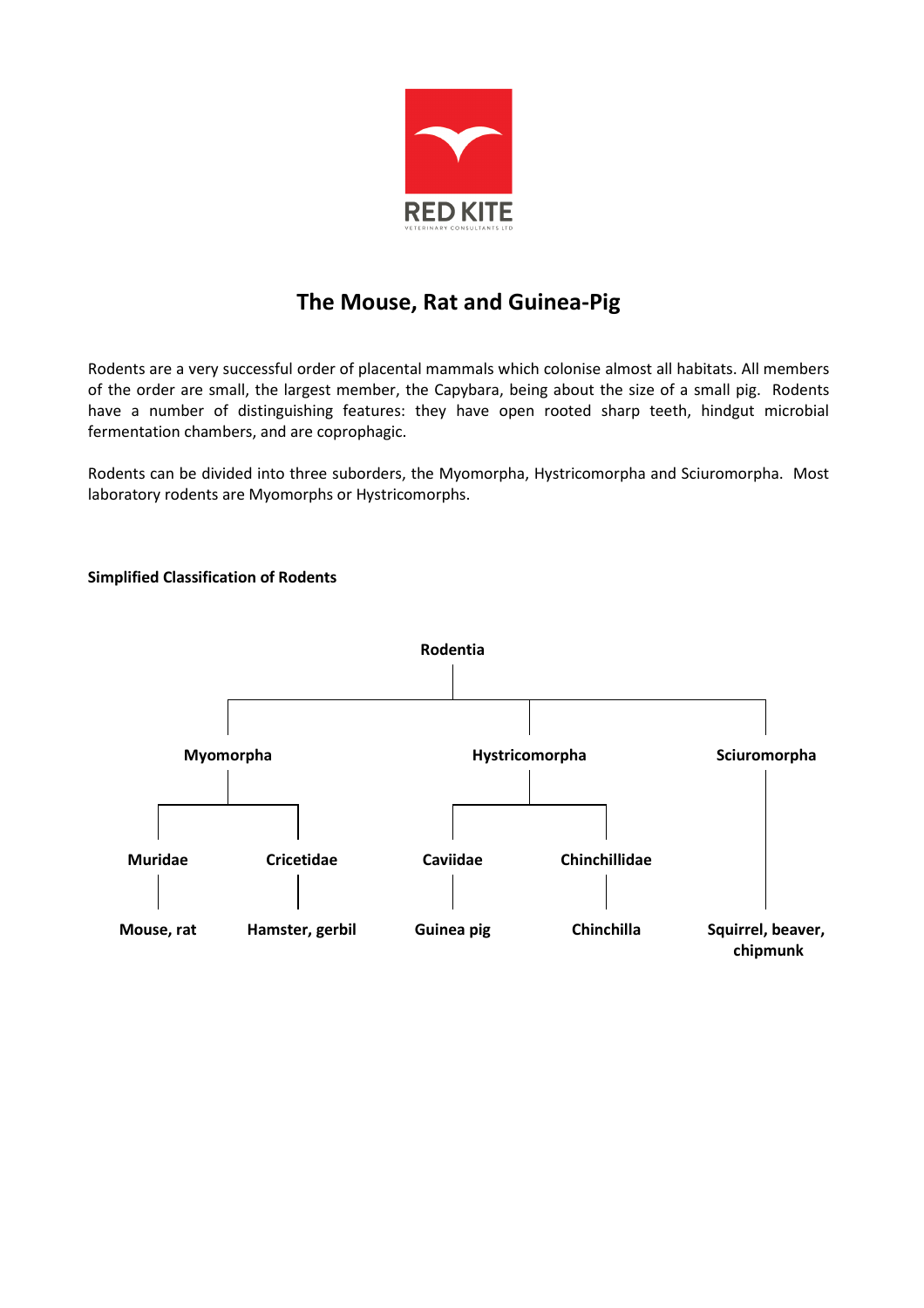## THE MOUSE

The mouse, Mus musculus, is the most commonly used laboratory animal. Many well-defined inbred and outbred strains are available, for which the karyotypes are known. In fact, more is known about the genome of the mouse than any other species, which is one reason for its popularity as a research animal. There are many types of genetically modified mice available which are useful models for specific disease entities.

#### Behaviour

Mice are essentially crepuscular – they are active at dawn and dusk and much of their normal activity takes place during the dark period. They are social animals which can live in harmony once their hierarchy is established. Pheromones act as mediators in communication between mice, and the influence of pheromones must be taken into account when managing a mouse colony. For example, exposure to male pheromones causes synchronisation of oestrus in females (Whitten effect), pheromones from unfamiliar animals can cause stress and aggression, and those from foreign males may cause recently mated females to abort (Bruce effect). Pheromones are used to maintain stability in the colony and if they are removed each time the cage is cleaned, fighting will ensue and subordinate mice will be barbered, or possibly injured. Environmental enrichment, to provide places of refuge, and the technique of leaving a little of the soiled bedding in the new cage to reduce the need to keep re-establishing the dominance hierarchy and territory marking will help to reduce this. There are also strain differences in behaviour. For example, male BALB/c mice are particularly aggressive, and fight wounds are common.

Mice are thigmotactic – they dislike open spaces and prefer to be surrounded on all sides.

#### Housing

Cages are usually of the shoebox type. Bedding should be provided, such as wood chips or commercially prepared paper-based bedding. Adult males may fight, and are sometimes housed alone. Female mice are less aggressive, and can be kept in groups of familiar females. Females with litters will defend their young and are best separated while nursing.

Mice should be kept in compatible groups, with tubes and objects to climb on in the cage to enrich the environment and reduce stereotypic behaviour such as barbering.

#### Feeding

Mice are herbivores, and have a large caecum which acts as a microbial fermentation chamber. As with all hindgut fermenters, mice are coprophagic: during the dark period pellets of soft faeces are expelled from the caecum and are ingested directly from the anus. This allows the animals to digest the nutrients released by the microbial fermentation. After a second passage through the digestive system, pellets of hard faeces are produced, and these are the ones seen on the floor of the cage. Mice are usually fed ad lib with a complete pelleted mouse diet, from hoppers suspended above the floor to prevent faecal contamination. These should be cleaned twice weekly. Generally mice will consume 3-5 g of pelleted diet daily, but there are strain differences, and disease states and pregnancy affect the food requirements.

#### Water

Water is required for lubrication of the food as well as hydration, so if insufficient fluid is available they have difficulty eating. The usual requirement is 6-7 ml water daily. Mice can play with drinking nozzles, so with bottles they may run out and if automated watering systems are used with solid bottomed cages there is a risk of flooding. When ill, mice drink very little and rapidly dehydrate.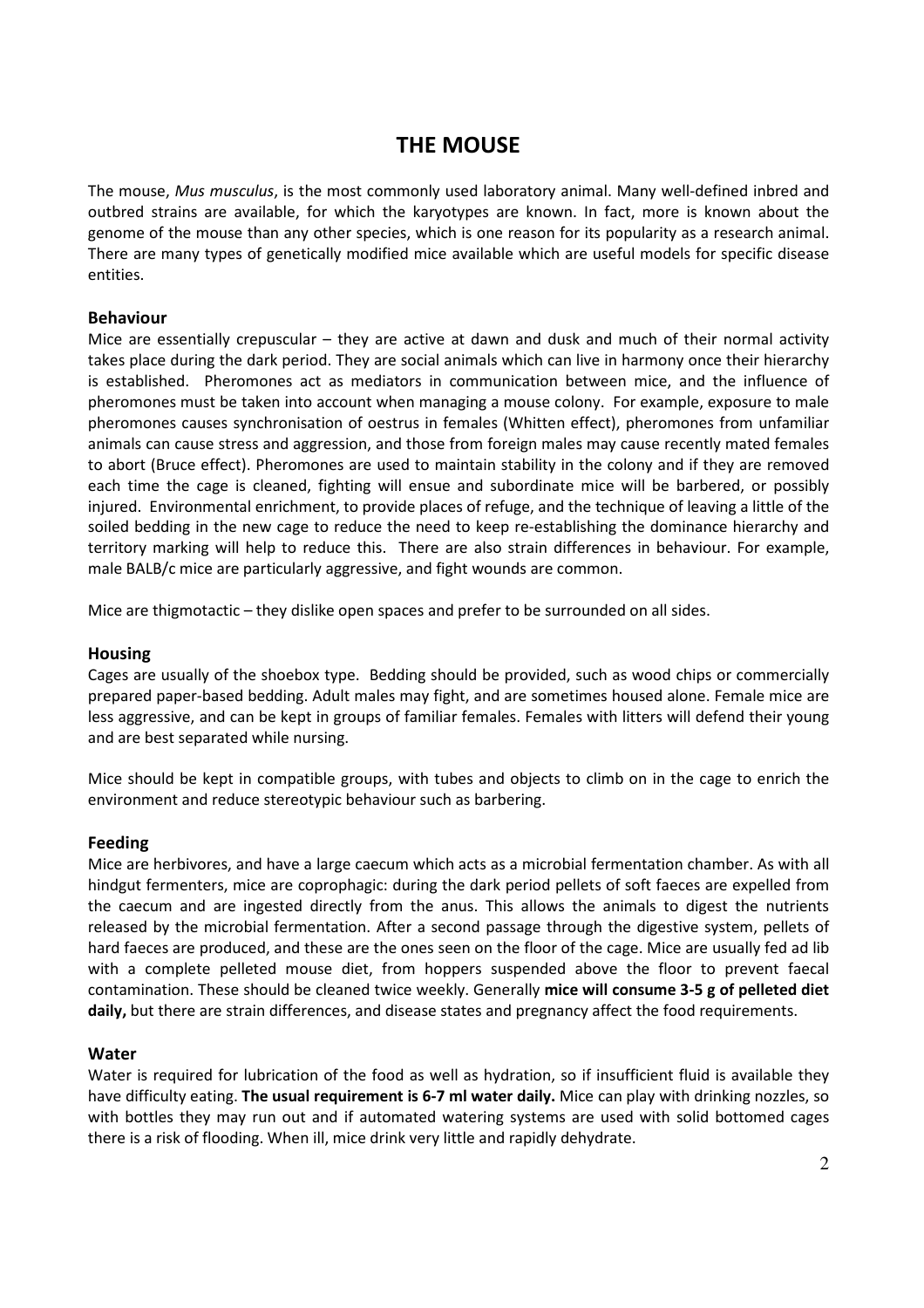#### Environment

Mice have a large surface area to volume ratio, and therefore lose heat rapidly and are sensitive to changes in ambient temperature. Mice are also susceptible to water loss. They do not sweat or pant to lose heat, as this would cause dehydration. Therefore maintenance of the correct environmental conditions is vital. The Home Office Code of Practice requires temperatures between 19 and 23  $^{\circ}$ C, humidity of 40-70 per cent, 12 to 15 air changes per hour, and 12 hours daylight daily. The light intensity should be 350 to 400 lux, except for albino mice. For these it should be less than 60 lux to avoid damage to the retina. Mice are also very sensitive to ultrasound. Normal noise levels may sound quiet to the human ear, but they may be extremely loud for a mouse.

#### Breeding

Male mice reach puberty at 7 weeks, and females at 6 weeks. Females then cycle every 4-5 days. Oestrus, mating and ovulation tend to occur during the dark phase of the light cycle. Mating results in the formation of a vaginal plug, which can be detected to confirm mating. Gestation lasts 19-21 days, and 1-12 pups may be born, depending on the strain. They are weaned at three weeks by which time they have fur and their eyes and ears are open.

Mice may be bred using a harem system, with one male for 2-6 females, pregnant females being removed from the group to give birth, or may be kept together in a monogamous system. With the latter system, the young are removed before the next litter is born.

Mice will breed until they are 12 to 18 months old.

#### Handling

When handling small rodents, it may be advisable to remove the lid of the cage, rather than opening the flap in the lid, before catching the animal. Otherwise, they may hide beneath the food hopper which makes them harder to catch and also increases the risk of being bitten. Mice move very fast, so you have to be quick and decisive to catch them.

- 1. Grasp the base of the tail gently but firmly and lift the mouse. Mice may be carried short distances or transferred between boxes this way.
- 2. Place the mouse down on a non-slip surface, such as the top of the cage, or your arm, without releasing the tail. You can then lift the tail to sex the animal. The ano-genital distance in the male is approximately twice that seen in the female.
- 3. Slide the thumb and index finger of the other hand up the animal's body and grasp the scruff of the neck to restrain the head.
- 4. The animal is then secure and may be examined or injected safely. Extra restraint may be achieved by holding the tail with the 4th and 5th fingers.

When handling newborn mice, transfer the mother to a separate cage first to prevent any aggression. To avoid cannibalism by the mother, rub your hands in soiled bedding material to acquire pheromones before handling the pups. Roll the pups gently into the palm of your hand. Then rub the young with nest material afterwards before replacing the mother. From 10 days of age, they can be handled as adults, but the mother should still be removed first.

#### Pain and stress recognition

It is important to be familiar with normal appearance and behaviour in order to be able to spot when all is not well. Familiarity with the normal animal is something that can only be acquired with experience and time, Remember that there is a degree of normal variation between healthy animals, which can be due to age, diet or cyclical changes in the female due to oestrus, etc. Signs of normal appearance and behaviour include:

- normal behaviour alert, inquisitive and interacting with others in the group
- well groomed with a glossy coat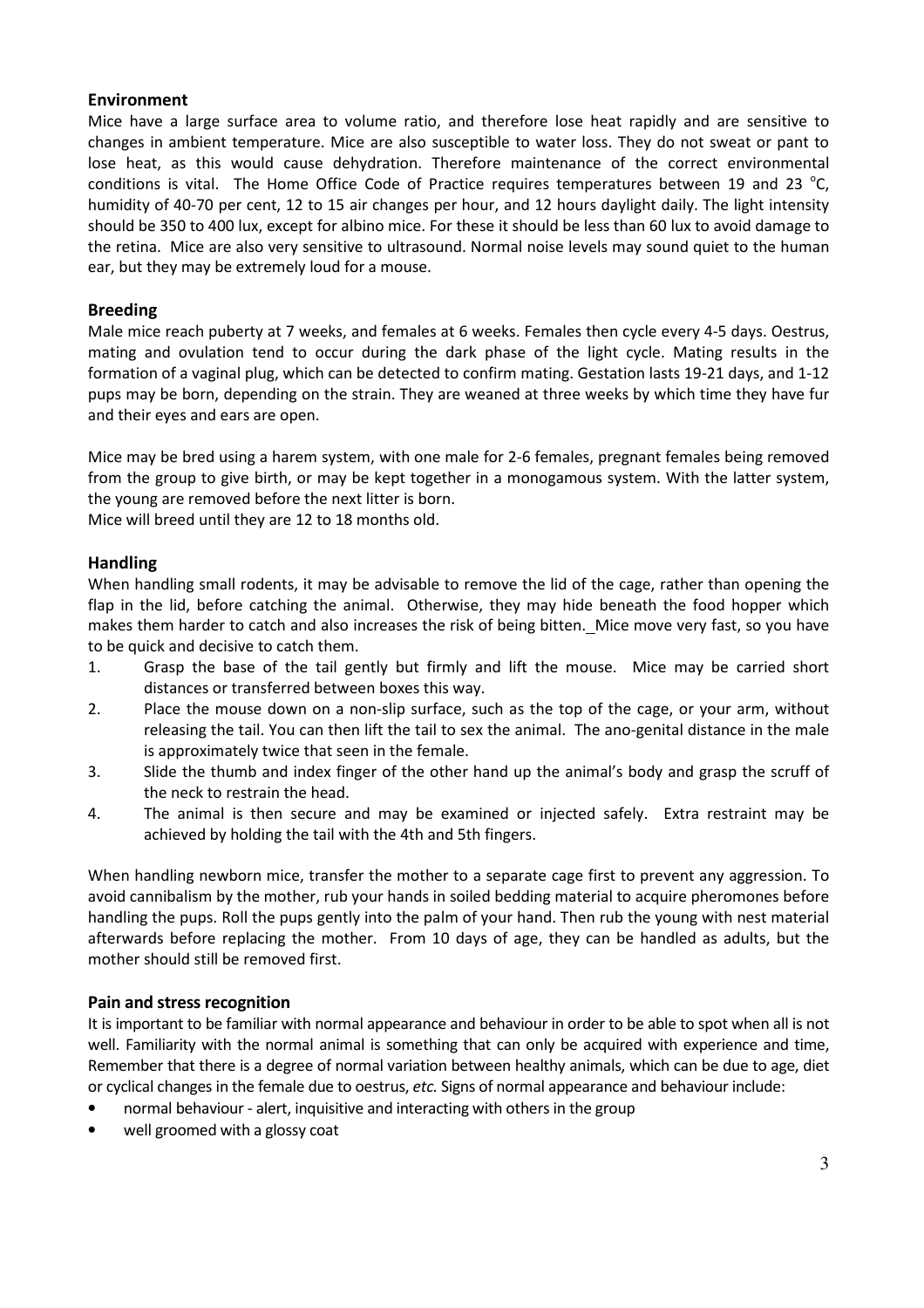- relaxed with a normal gait no lameness or ataxia, and not hunched or prone
- bright and clear eyes
- normal respiration, not shallow and fast, or deep and laboured
- colour (pink, pale or deep red)
- signs of eating and drinking
- normal faeces and urine
- teeth not overgrown and no malocclusion.
- moderate degree of body fat over the backbone
- normal breeding performance with low neo-natal mortality.

The animal technicians that look after your animals on a day-to-day basis are familiar with normal animals and can advise on cases of abnormality. Different strains of mice may vary in their responses to pain and distress, an increase in sleeping time and weight loss will be seen in animals in pain. Other signs include:

- Piloerection and hunched appearance
- Isolated from the rest of the group.
- Persistent dormouse posture
- Squeals on handling or pressure on affected area
- May become more docile (or sometimes more aggressive)
- May eat bedding or neonates
- Abdominal writhing

#### Common diseases and health monitoring

Mice which are not kept under barrier conditions are likely to be carrying a number of commensal and potentially pathogenic organisms, and even barrier reared animals can develop infections if there is a breakdown in the barrier. Regular health screens should be performed to ascertain the health status. Zoonotic diseases

There should be very few zoonoses in laboratory bred mice in Britain. However, hantaan virus and lymphocytic choriomeningitis (LCM) virus can cause potentially fatal infections in man, and leptospirosis can cause undulating fevers and kidney damage.

#### Subclinical diseases

Many of the infections of rats and mice do not produce clinical signs in adult animals. However, they may cause disease in neonates or immuno-compromised animals. You should be aware of any infections which are likely to affect your research, and ensure that there is an appropriate screening program in place to detect these infections before any problems are caused.

Respiratory diseases: these increase the risks associated with anaesthesia and surgery. Examples include Sendai virus, pneumonia virus of mice (PVM), and Pasteurella pneumotropica.

Virus infections: Mouse hepatitis virus (MHV), can cause a range of signs, from diarrhoea to neurological signs. Mouse rotavirus causes epidemic diarrhoea of infant mice (EDIM). Theiler`s murine encephalomyelitis virus (TMEV) Minute virus of mice (MVM) and lactate dehydrogenase elevating virus (LDHV) affect research data.

Bacterial infections: *Helicobacter spp.* may be of significance in models of oncology and immunology. Staphylococcus aureus, Pasteurella pneumotropica, Clostridium piliformis (Tyzzer's disease), Citrobacter rodentium and various streptococcal and mycoplasmal species can cause disease.

Parasite infections: internal infections include pinworms (Syphacia oblevata, Aspicularis tetraptera) and protozoa (Histomonas, Tritrichomonas, coccidia). External infections include mites (Myobia musculi and Mycoptes musculinus).

Recommendations for health monitoring of mouse colonies may be found in the Report of the FELASA Working Gp on Health Monitoring of Rodent & Rabbit Colonies. Laboratory Animals (2002) 36, 20-42.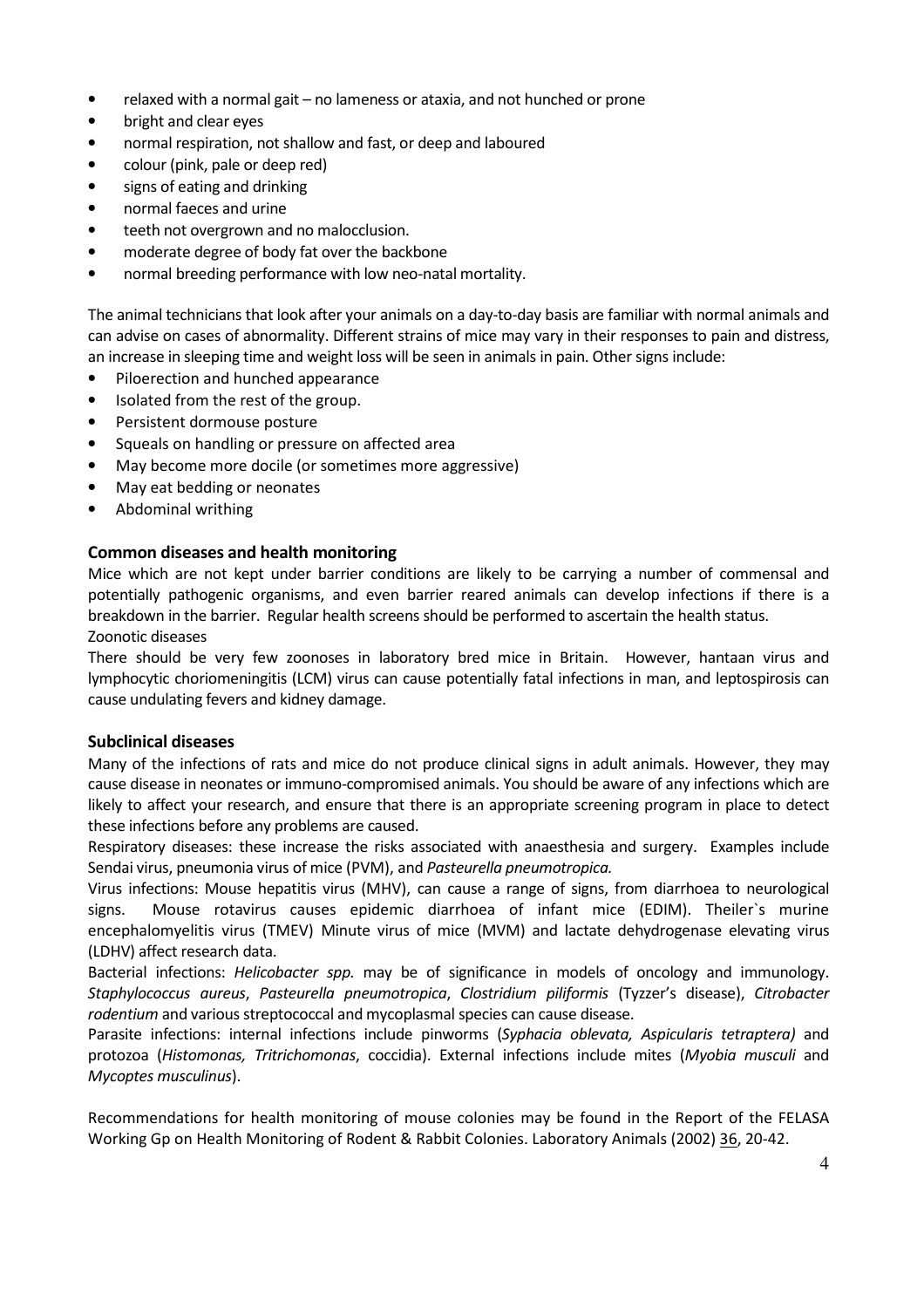## THE RAT

Rats used in research are mainly derived from the brown or Norwegian rat, Rattus norvegicus. Outbred and inbred strains are available. Commonly used outbred strains include the Wistar and Sprague Dawley varieties. Fewer inbred strains exist than for mice, but a commonly encountered one is the Lewis rat.

#### Behaviour

Rats are usually friendly and amenable animals if handled gently, although there are some strain differences. They will become friendlier with more frequent handling. They are social animals and will live together in groups with little fighting provided they are not overcrowded

Rats have a tendency to be nocturnal. Feeding, drinking and mating all usually occur at night. Their eyesight is poor, and blind rats will behave as if perfectly normal. See www.ratlife.org for details of the normal behaviour of the laboratory rat.

#### Housing

Rats may be kept in metal or plastic cages ideally with solid floors, with bedding. Paper based products, wood shavings, or corn cobs may be used as bedding. Rats like to stand erect, and so cages with high lids are required. Rats are very intelligent and inquisitive animals and need an enriched environment to provide variety and prevent boredom.

#### Feeding

Rats are coprophagic. They can be fed ad lib on a complete pelleted rodent diet, from hoppers suspended above the floor of the cage. The diet should contain 20-27 per cent protein since higher protein levels than this may reduce reproduction efficiency. Rats are cautious eaters and will reject strange food. Rats will eat 5g feed per 100g bodyweight daily.

#### Water

Water may be provided by sipper tubes or by automated watering systems. Rats will drink 10ml water per 100g bodyweight daily.

#### Environment

Rats are less sensitive to temperature changes than mice, but should be kept between 19-23 °C. Young rats have much brown fat to assist in thermogenesis, the level of which reduces with age. The humidity should be 40-70 per cent. Low humidity results in ring-tail, in which an annular lesion appears around the tail, which may result in sloughing of the tail distal to the lesion. A 12 hour light period is adequate for rats but, being nocturnal, bright light is deleterious particularly for albino rats and results in retinal degeneration. The level should be less than 400 lux, or 100 lux for albinos. Photoperiod affects the oestrus cycle, and 12 to 16 hours light is best for optimal breeding. Ventilation is particularly important for rats, as many of their pathogens are aerosol borne. Twelve to fifteen air changes per hour is sufficient, provided the air is not recycled or an effective filter is present.

#### Breeding

Puberty occurs at 50-60 days, and breeding begins at 3 months, when females weigh 250g and males 300g. They breed until they are 12-18 months old. Oestrus occurs every 4-5 days. The Whitten effect is less pronounced in rats than mice, (synchronisation of oestrus in females by exposure to male pheromones), but does occur. Mating usually occurs at night, and a copulatory plug of gelatinous material is left in the vagina for 12-24 hours, which then falls out and can be detected to confirm that mating has occured. Gestation lasts 21-23 days. A litter of 6-12 pups is born in a shallow nest made by the female. Paper or cotton based bedding, wood shavings or specialised nesting materials can be supplied to aid in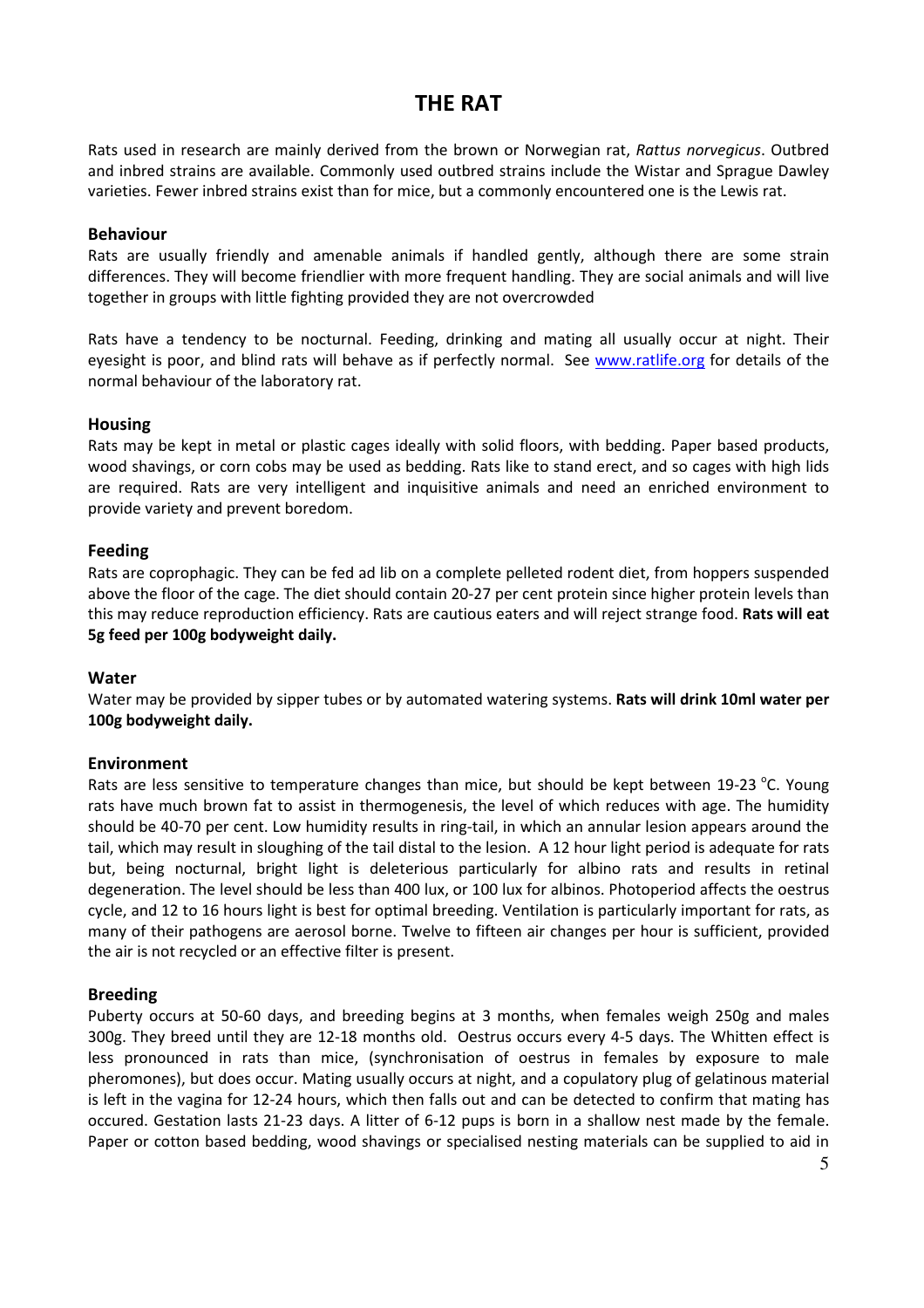nest building. Weaning occurs at 21 days. If a female is disturbed in the immediate post-partum period, she may destroy her young, so extreme care must be taken during this time.

Rats may be bred by monogamous or polygamous mating systems. With a monogamous system, the female will mate at the post partum oestrus, and the young are removed at weaning. This produces the maximum number of litters, but the male may interfere with the young. He can be removed at parturition, and returned to the female after the young are weaned. If the female is lactating during gestation, implantation can be delayed, leading to a 3-7 day increase in the length of gestation. In polygamous systems, one male is housed with 2-6 females. Pregnant females are removed prior to parturition and returned after weaning. Females in this system produce more milk and have larger litters.

#### Growth

Male rats exhibit prolonged growth, and bones do not become fully ossified until their second year. Inbred and outbred rats differ slightly in their rates of growth.

#### Handling

There are many ways of handling rats. In general, rats are amenable animals which rarely bite if approached correctly, although there are strain differences.

1. Remove the lid of the cage, and grasp the rat by the base of the tail. Lift the animal from the cage and support it immediately on a non-slip surface such as the arm or cage top. Rats should not be suspended by their tails for any length of time to avoid injury. Once supported on a surface, the animal may be sexed by lifting the tail to expose the perineum, as in mice.

2. To restrain the animal for examination or procedures, once it has been transferred to a non-slip surface as above, slide the free hand up the animal's body to a position behind the shoulders. Position the thumb between the forelimbs so it rests under the chin to restrain the head, with the fingers behind the other forelimb. The animal may then be lifted, and the hindquarters held with the other hand.

3. Alternatively, for added restraint, complete step one then slide the free hand up the animal's body, but press the elbows with the thumb and fingers to cause the forelegs to cross over under the chin. This method may be used if the animal is aggressive/ unfriendly.

#### Pain and stress recognition

Rats are naturally curious, and will explore in any new situations. Failure to stand erect and take an interest in their surroundings is an indicator of poor health. They are generally docile but become more aggressive, and resist handling during repeated stressful procedures. Acute pain or distress is accompanied by vocalization and struggling. They will lick or guard a painful area and will sit crouched. Sleep patterns will be disturbed and increased if pain and distress are present. The Harderian gland, a modified tear gland situated on the bulbar conjunctiva of the third eyelid, produces a porphyrin-rich secretion which normally lubricates the eye. When the rat is stressed, this secretion tends to overflow onto the face, producing a red ring around the eye, which is characteristic of stress. This is known as chromodacryorrhoea. Red staining may also appear at the nose, as the secretion flows down the nasolacrimal duct. Key signs of pain post laparotomy in the rat are: backarching, twitching and a cat-like stretch, in addition to showing reluctance to move.

#### Common diseases and health monitoring

Rats are susceptible to a number of diseases. For example, Hantaan virus and Leptospirosis are zoonoses, Sendai virus, pneumonia virus of mice, Rat coronavirus or Mycoplasma pulmonis may all have effects on the respiratory system particularly in the stressed animal, and Kilham rat virus may infect transplantable tissues and is teratogenic. Rats are susceptible to pinworms (Syphacia spp, Aspicularis tetraptera), and the dwarf tapeworm (Rodentolepis nana), which has zoonotic potential.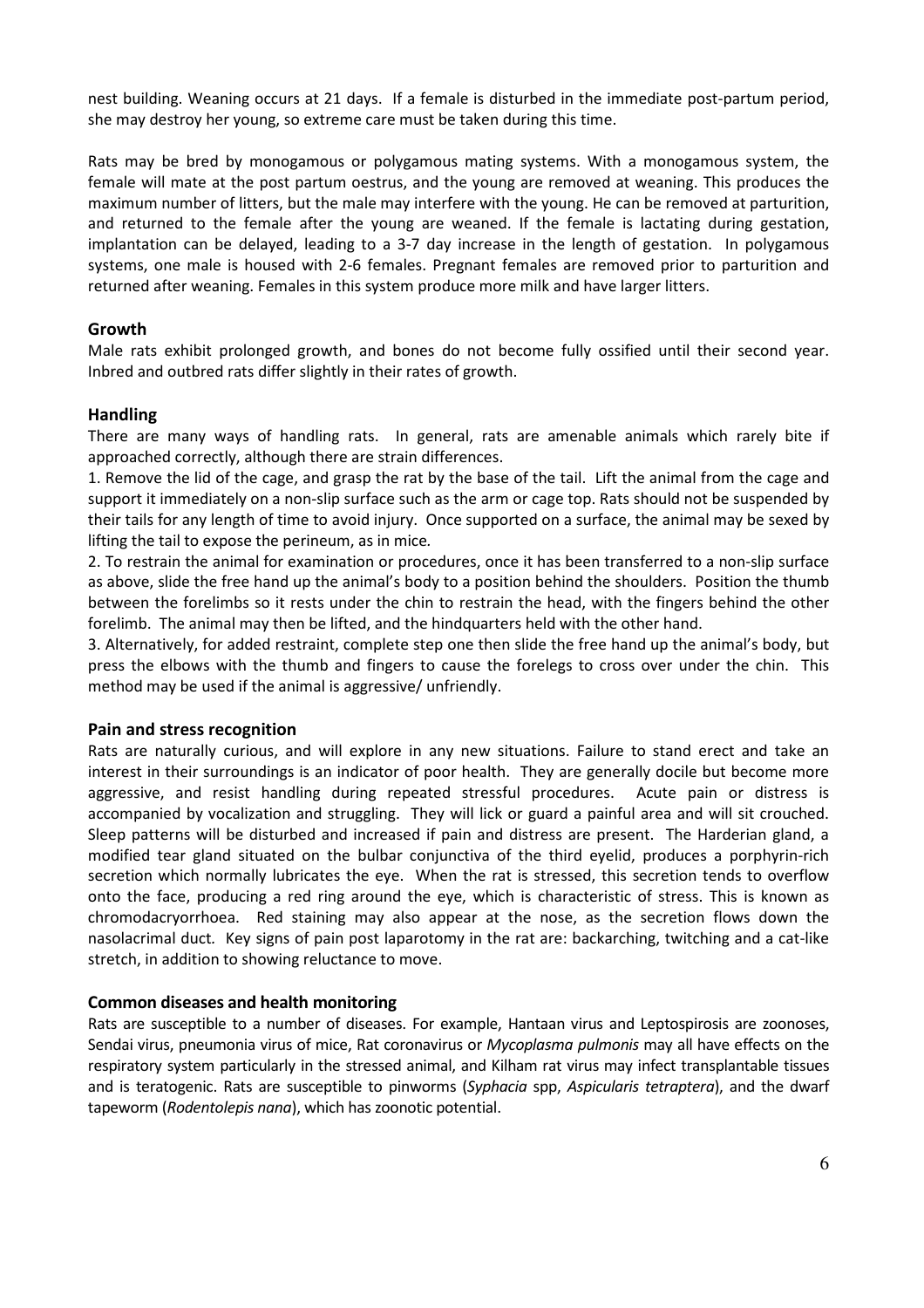## THE GUINEA PIG

The guinea pig, Cavia porcellus, is a rodent which originated from South America. There are several different varieties of guinea pig available, including the short-hair (English and American varieties), Abyssinian (which have hair in whorls), and Peruvian (which have long hair). Commonly used laboratory strains are derived from the short-hair variety. The Dunkin-Hartley and Hartley guinea pigs are outbred strains, and strains 2 and 13 are inbred strains.

#### Behaviour

Guinea pigs are amenable animals which rarely bite. Naturally they are crepuscular, but in the laboratory they will be active for periods throughout the day and night. When startled, guinea pigs have a tendency either to become immobile or to stampede and vocalise, leading to the risk of trampling young and making capture difficult. They should be provided with bolt holes and barriers within the pen, handled frequently to habituate the animals and reduce stress. The approach of a person will cause the animals to scatter: the normal behaviour is for the guinea pig to `resist arrest' and vocalise strongly. If this does not occur it may indicate that there is a problem.

Group housed familiar guinea pigs will soon establish a stable hierarchy, which is male dominated and maintained mainly by olfactory cues, but with some barbering and chewing of subordinate males. If unfamiliar males are placed together fighting will ensue particularly in cramped conditions or if oestrous females are present. Guinea pigs are creatures of habit and become increasingly unable to cope with changes in routine as maturity approaches. If there are any changes in the type of food hopper or water bottle, or in the type of food or water, the guinea pig may be unable to adapt and cease eating and drinking. This is particularly disastrous with pregnant females. Similarly, if there are changes in the type of housing, problems may be encountered.

#### Housing

Guinea pigs like to be housed in groups. This may be in floor pens, or large plastic or steel cages. Although guinea pigs rarely jump, cages should have sides at least 23 cm high, and more height is required for opentopped floor pens. Mesh floors may predispose to foot pad ulcers and increased stress levels, and are certainly contraindicated with experiments involving joints and feet.

Bedding materials provide comfort and a substrate for rooting behaviour. Materials such as wood shavings, paper based bedding, ground corn cobs or sawdust may be used, together with hay. Fine shavings and sawdust alone may cling to moist areas such as the perineum and probably are best not given to breeding guinea pigs. Larger shavings are better for these animals. Guinea pigs are messy animals and will disperse opaque, creamy coloured urine and faecal pellets throughout the pen. Removal of urine scale may require the use of acidic cleaning agents.

#### Feeding and Watering

As guinea pigs are messy, food and water bowls placed on the floor will soon become soiled with bedding, urine and faeces, and should be suspended above the floor or cleaned frequently. There is a tendency to play with drinkers, which leads to messy floors, and bottles quickly become empty. Automated watering systems ensure a constant water supply, but in solid floored systems, care must be taken to prevent flooding. All watering systems need to be checked and cleaned frequently. Any changes in watering system will upset the routine, and the guinea pig will need help to adapt. The water requirement of a guinea pig is 10-40 ml per 100g bodyweight daily.

Guinea pigs need vitamin C in their diet, and need 5mg/kg daily, or up to 30mg/kg if pregnant. This can be supplied in the food or water, or by giving cabbage, kale or oranges. Food with added vitamin C must be used within 90 days of manufacture, or the vitamin C will degrade. Guinea pigs are fastidious eaters and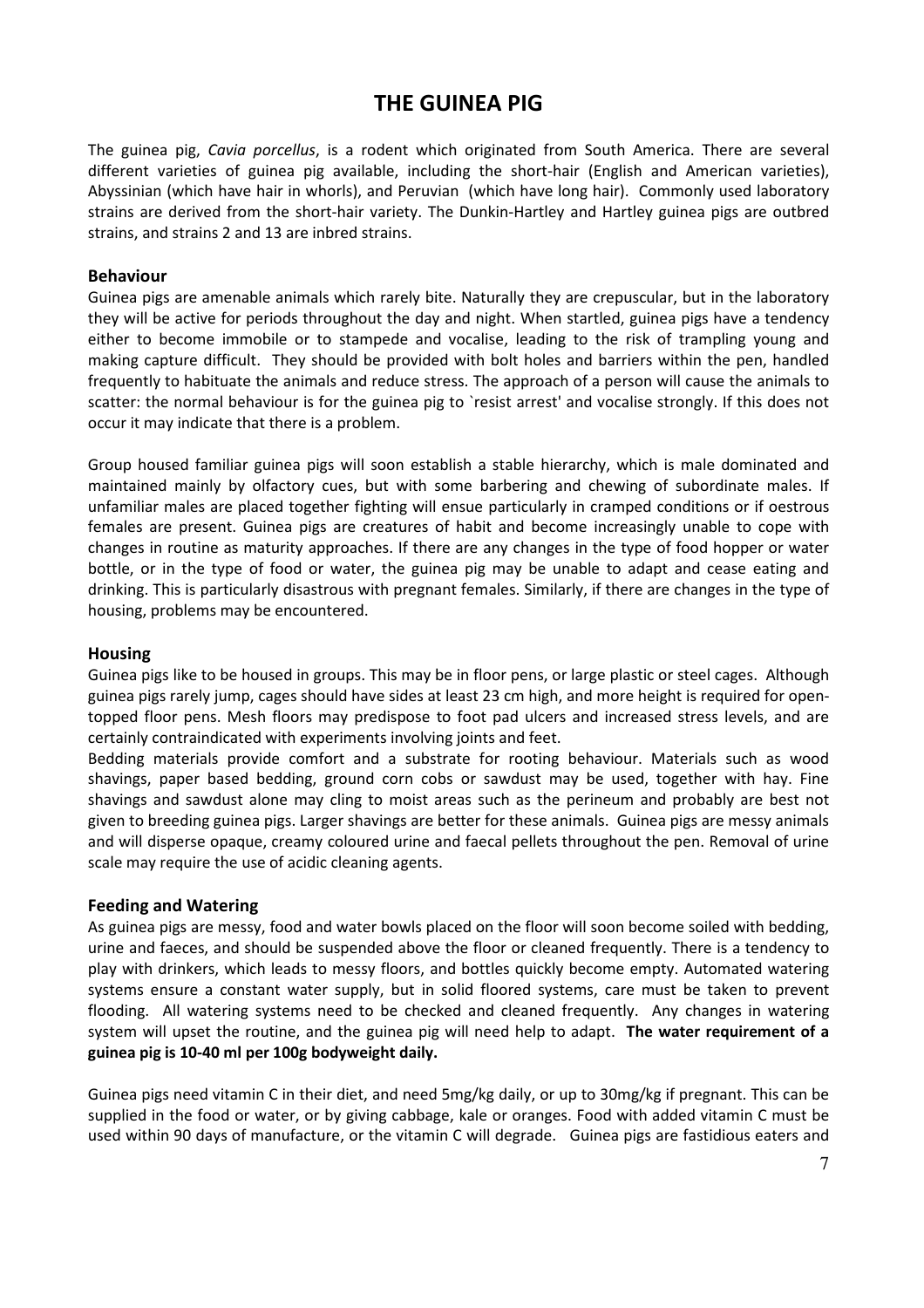will reject unfamiliar food. They require a pelleted, freshly milled complete guinea pig diet, not one designed for any other species. Supplements of hay or greens may be given, but with care as digestive disturbances may result from an excessive amount. The food requirement is 6g per 100g bodyweight daily. However because much of the food is wasted more should be supplied. The food should contain 18-20 per cent crude protein, and 10-16 per cent fibre. Coprophagy does occur in the guinea pig, but may not be essential.

#### Breeding

Female guinea pigs reach puberty from 5-6 weeks, and males from 8 weeks. The average is 9-10 weeks. Pairing should be done when the female is 400g (at 2-3 months), and the male 650g (3-4 months). One boar can be housed with one to ten females. The oestrous cycle of the female lasts 15-17 days, and she is receptive for 6-11 hours. The vagina is covered by an epithelial membrane which is intact except during oestrus and parturition, both of which are signalled by perforation of the membrane. Gestation lasts 59- 72 days, depending on litter size. In the last week of gestation, the pubic symphysis separates under the influence of the hormone relaxin, and once the gap reaches 15mm parturition will take place within 48 hours. Females should have their first litter before reaching 7-8 months of age, or the symphysis will be unable to separate sufficiently and will have difficulty giving birth (dystocia). In any case, there is often a high incidence of dystocia and fetal death. Abortions and stillbirths are common.

Female guinea pigs can breed until they are 20 months old. Thereafter, the litter size tends to drop and dystocia is more common. Neonatal guinea pigs are precocious, weighing 60-100g, and they begin to eat solid food within a few days. The young are not hungry until 12-24 hours after birth, and can then be fed cows' milk or soaked guinea pig pellets. If the females are not kept in harem groups, the young may be removed at birth and hand reared, to allow the sow to be mated at the post-partum oestrus. Otherwise, weaning takes place at 180g (15-28 days), or 21 days (165-240g). Weaned males intended for breeding need to be weaned late or group housed to allow development of normal adult reproductive behaviour.

#### Handling

Guinea pigs are easily startled, and they will vocalise and try to avoid capture when approached. They should be grasped quickly and smoothly, placing the thumb and fingers of one hand on either side of the shoulders, then lifted and the free hand placed beneath the hindquarters to support the weight. The guinea pig can then be turned over for i.p. injections or sexing. Positioning the thumb under the foreleg and beneath the chin as in the rat will provide additional restraint. Alternatively, one hand may be placed under the thorax and the other under the rear feet. It is particularly important to support pregnant females with two hands.

#### Recognition of pain and stress

Guinea pigs are alert, apprehensive animals who will try to avoid capture and restraint. Any unusual sign of acceptance indicates the animal is unwell. Loud vocalization accompanies even minor and transient pain. They often appear sleepy when in pain and rarely show aggression. They are stoical animals and it can be difficult to assess whether they are in pain from a single glance. A carefully used pain scoring assessment method should be employed.

#### Common diseases and health monitoring

Relatively few infectious diseases are seen in guinea pigs. Guinea pigs are unique among non-primates in having a dietary need for vitamin C however, and will develop signs of deficiency if fed diets which are not designed for guinea pigs, which have been stored incorrectly, or fed after the use by date, since vitamin C is labile and will degrade over a period of time. Most infectious diseases seen in guinea pigs are bacterial, with abscesses and non-specific infections most commonly encountered. However, guinea pigs can carry lymphocytic choriomeningitis virus (a zoonosis) and Sendai virus.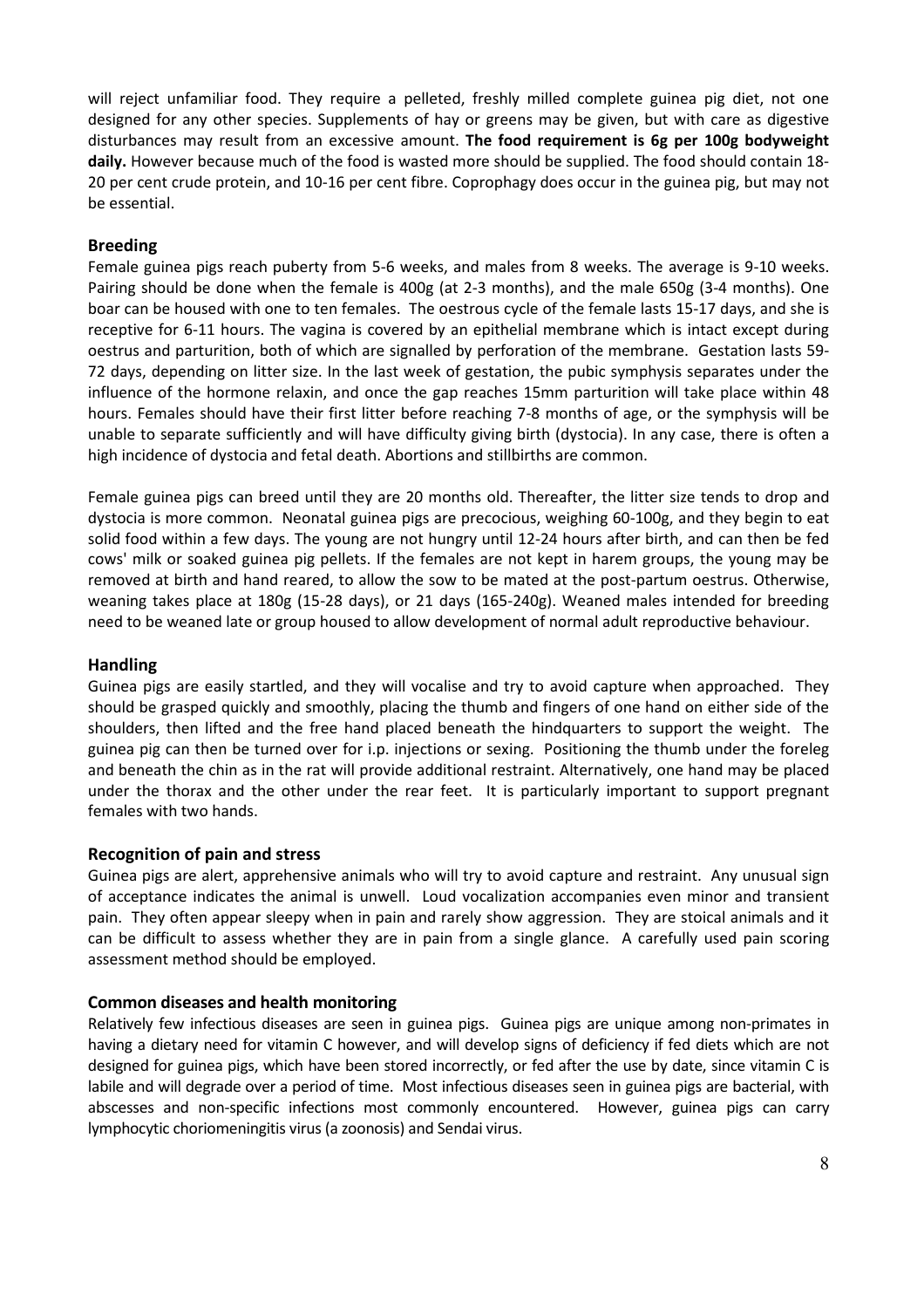## Anaesthesia in the Small Laboratory Animals

Anaesthesia in small laboratory animals is potentially difficult and presents a significant risk. Their small size makes access to blood vessels difficult and increases heat loss during anaesthesia, resulting in hypothermia. Also, fasting before or after anaesthesia may result in the development of hypoglycemia. Pre-anaesthetic fasting is unnecessary since these animals cannot vomit. It may be required if surgery on the upper GI tract is to be undertaken but even then, since coprophagy is not prevented, removing the animal's food may not result in an empty stomach.

Anaesthesia should only be induced in healthy, stress free animals. Small animals need to be kept warm during and after anaesthesia, to prevent hypothermia, and may need supplementary fluids to prevent dehydration and encourage return to normal physiology in the post anaesthetic period.

#### Inhalation anasthesia

Isoflurane is the inhalation agent of choice for small animal anaesthesia. It has a very high safety margin for all species and is rapidly excreted from the tissues via the lungs, which results in rapid recovery. There is virtually no biotransformation, making it the most suitable agent for studies that require maintenance of normal drug metabolising ability.

Isoflurane may be used to induce anaesthesia in rodents by exposing them to a high concentration of the agent. This may be administered via a facemask, or more usually via an anaesthetic chamber. These methods are suitable for mice, rats and guinea pigs, but not for rabbits, which breath-hold for a long period and become anoxic.

Alternatively a short-acting injectable agent may be given to produce initial unconsciousness, with anaesthesia then being maintained with a volatile inhalation agent. Once an animal is unconscious, anaesthesia can be maintained by passing an endotracheal tube and administering a low concentration of volatile agent in oxygen. This is safe for both the animal and the operator. However, passing an endotracheal tube in the small laboratory species can be difficult, and it may be necessary to use a facemask.

#### Injectable anaesthesia

Injectable agents can be given by a number of routes. In all cases, the intra-venous route is to be preferred, as the effect is immediate and the dose can therefore be titrated against the effect, making it much safer. However, difficulty accessing veins in some of the smaller animals, especially guinea pigs and mice, makes intra-peritoneal route more common in these species. With this route, the dose has to be pre-determined against body weight and then administered in one injection. There are several disadvantages to the i/p route: the total dose is always larger than if given i/v, absorption is slower, and therefore induction is slower. Any residual drug effects will persist for longer and so recovery is usually also prolonged. It is also never possible to be absolutely certain that you have administered the injection into the peritoneal space, and occasional mis-injection into other tissues, such as fat, may account for the variable results that may sometimes be seen following injection.

Many injectable agents are available. Some of these are listed in the tables.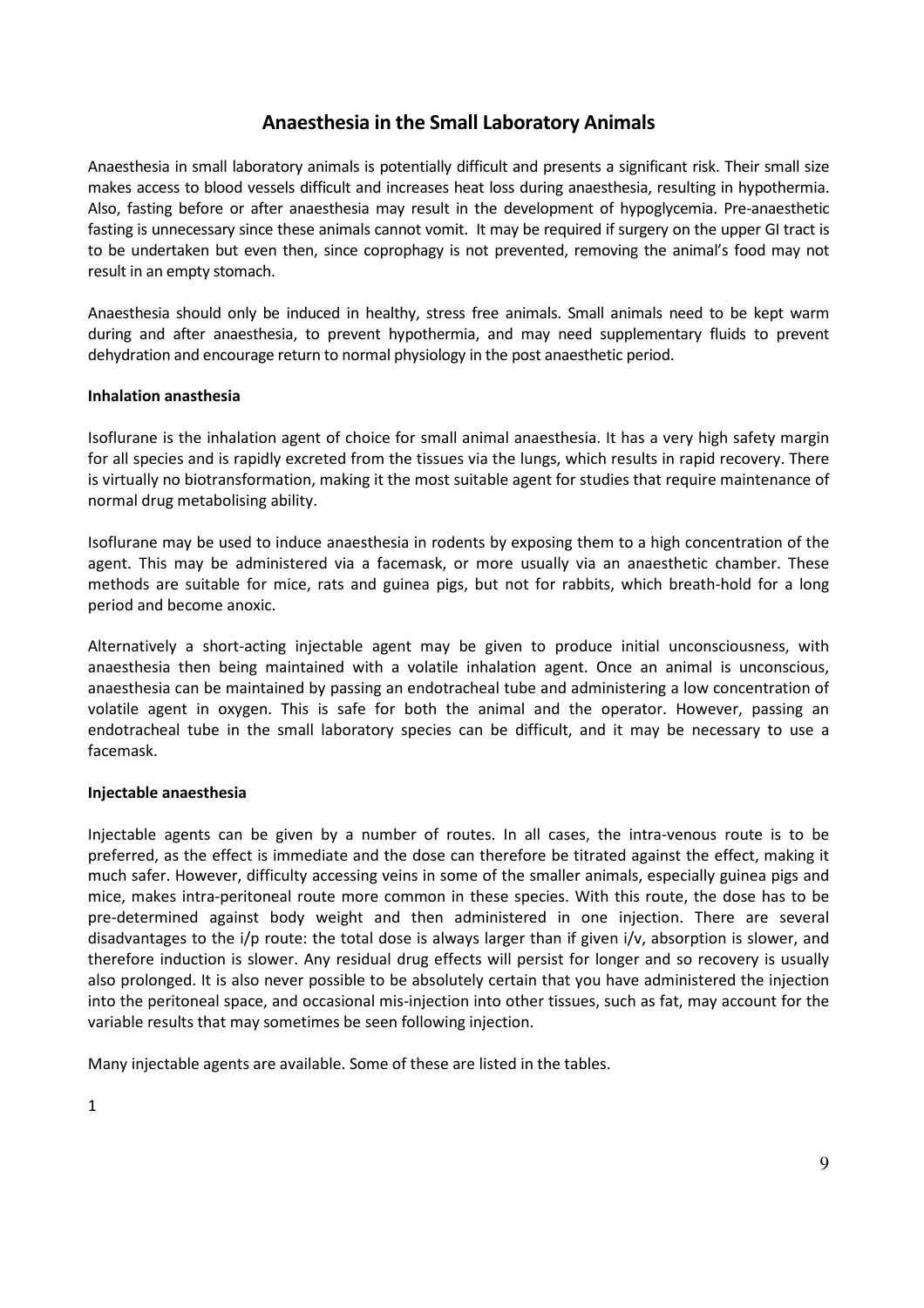|                                                | <b>Type of small animal</b> |       |              |       |                       |                      |             |       |                      |        |                                                       |                                   |                      |
|------------------------------------------------|-----------------------------|-------|--------------|-------|-----------------------|----------------------|-------------|-------|----------------------|--------|-------------------------------------------------------|-----------------------------------|----------------------|
| <b>Drug</b>                                    | <b>Guinea-pig</b>           |       | <b>Mouse</b> |       | <b>Rabbit</b>         |                      | Rat         |       | Hamster              |        | <b>Comments</b>                                       | <b>Duration of</b><br>anaesthesia | <b>Sleep</b><br>time |
|                                                | mg/kg                       | Route | mg/kg        | Route | mg/kg                 | Route                | mg/kg       | Route | mg/kg                | Route  |                                                       |                                   |                      |
|                                                |                             |       |              |       |                       |                      |             |       |                      |        |                                                       |                                   |                      |
| Medetomidine (ug/kg)                           | $\overline{\phantom{a}}$    |       | 30-100       | S.C   |                       |                      | 30-100      | s.c   | 100                  | s.c    | Sedation only. Reverse with<br>atipamezole 1mg/kg s.c |                                   |                      |
| Hynorm (ml/kg)                                 | 0.65                        |       | 0.5          |       |                       |                      |             |       |                      |        | Sedation only. Good                                   |                                   |                      |
| (fentanyl/fluanisone)                          | $20$ min                    | i/m   | $60$ min +   |       | 0.22                  | i/m                  | 0.4         | i/m   | 0.5                  | i.m    | analgesia<br>Poor relaxation                          |                                   |                      |
| Alphaxalone (mg/kg)                            | 40                          | i/v   | $10 - 15$    | i/v   | $6-9$                 | i/v                  | $10 - 15$   | i/v   | 150                  | i.p.   | Surgical anaesthesia only if<br>i/v                   | 5 mins                            | $10$ min             |
| Hypnorm (ml/kg)                                | $\mathbf{1}$                | i/m   | 0.4          |       | 0.3<br>2.5            | i/m<br>i/p or        | 0.3<br>2.5  | i/m   | $\mathbf{1}$<br>$+5$ | i.m or | Good surgical anaesthesia                             | 45-60 mins                        | $3-4$ hours +        |
| + diazepam (mg/kg)                             | 2.5                         |       | 5            |       |                       | i/v                  |             |       |                      | i.p    |                                                       |                                   |                      |
| Hypnorm (ml/kg)<br>+ midazolam (mg/kg)         | $8*$                        |       | $10*$        |       | 0.3<br>$\overline{2}$ | i/m<br>i/p or<br>i/v | $2.7*$      |       | $4*$                 | i.p    | Good surgical anaesthesia                             | 45-60 mins                        | $3-4$ hours +        |
| Ketamine (mg/kg<br>Diazepam(mg/kg)             | 100<br>5                    |       | 100<br>5     |       | 25<br>5               | i/m<br>i/m           | 75<br>5     |       |                      |        | Light anaesthesia                                     | 20 mins                           | 2 hrs                |
| Ketamine ( $mg/kg$ ) +<br>Medetomidine (mg/kg) | 40<br>1                     |       | 75<br>0.5    |       | 35<br>0.5             | i/m                  | 75<br>0.5   |       | 100<br>$+0.25$       |        | Surgical anaesthesia                                  | 20-30 mins                        | $2-4$ hrs +          |
| Ketamine $(mg/kg) +$<br>Xylazine (mg/kg)       | 40<br>5                     | i/m   | 80-100<br>10 |       | 35<br>5               | i/m                  | 90<br>$+10$ |       | 50-200<br>$+5-10$    |        | Surgical anaesthesia                                  | 20-30 mins                        | $2-4$ hrs +          |
| Propofol (mg/kg)                               | 10                          | i.v   | 26           | i/v   | 10                    | i/v                  | 10          | i/v   | 10                   | i.v    | Surgical anaesthesia only if<br>i/v                   | 5 mins                            | 10 mins              |

## Drug dose rates for anaesthesia in rodents and rabbits, all i/p administration unless otherwise stated

i/m intramuscular i/p intraperitoneal i/v intravenous

\* Mixture of 1 part Hypnorm, 2 parts water for injection and 1 part midazolam.

+ Recovery time reduced if specific antagonists are administered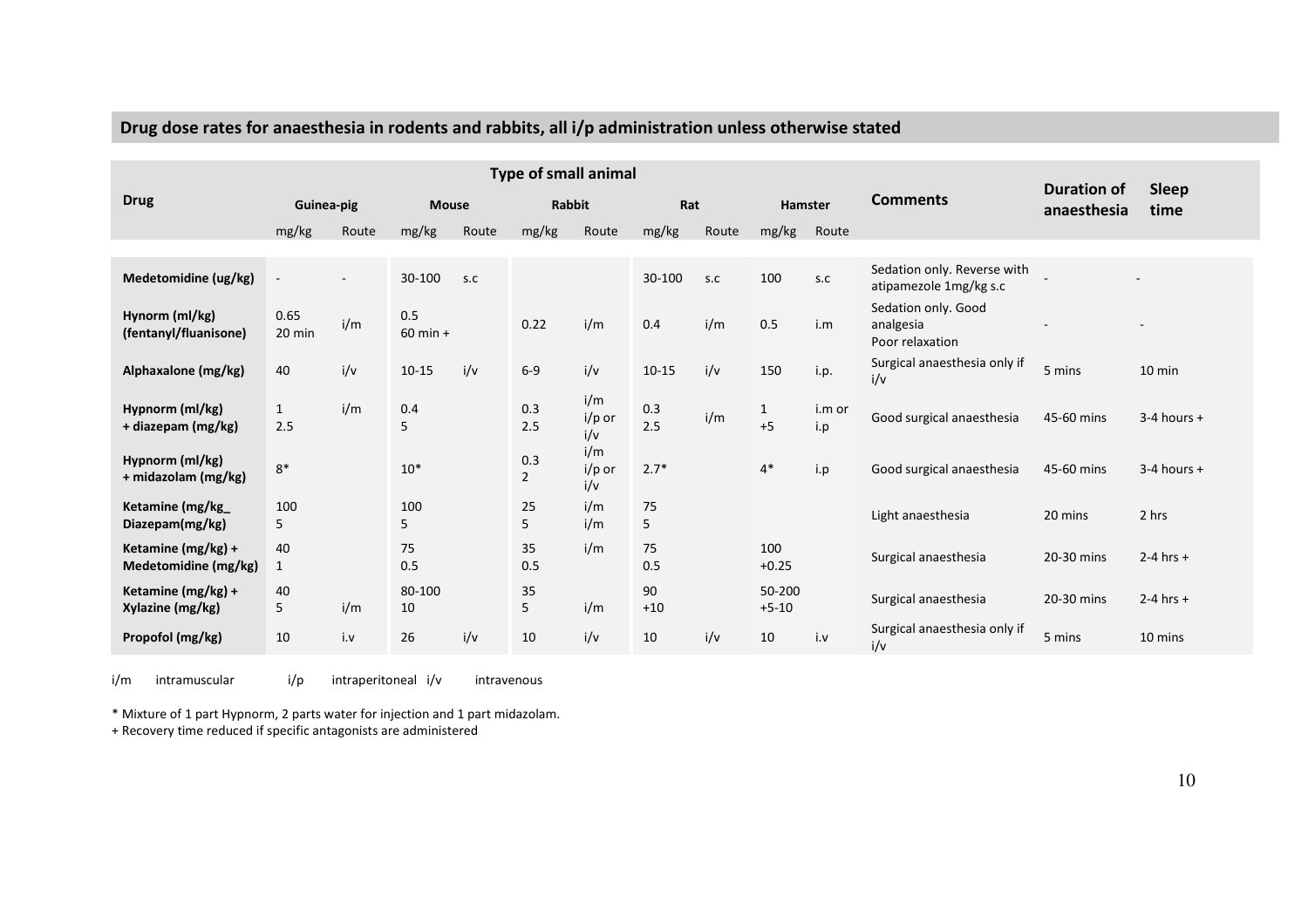### Suggested dose rates of analgesia in small animals

|                      |                 |                |                      |                  |                       |                      | <b>Type of small animal</b> |                       |                    |                |       |                    |                  |                 |                      |  |
|----------------------|-----------------|----------------|----------------------|------------------|-----------------------|----------------------|-----------------------------|-----------------------|--------------------|----------------|-------|--------------------|------------------|-----------------|----------------------|--|
| Analgesic            | <b>Mouse</b>    |                |                      | Rat              |                       |                      | <b>Guinea-pig</b>           |                       |                    | Hamster        |       |                    |                  | <b>Rabbit</b>   |                      |  |
|                      | Dose            | (mg/kg Route   | Interval<br>(hourly) | Dose<br>(mg/kg   | Route                 | Interval<br>(hourly) | Dose<br>(mg/kg              | Route                 | Interva<br>(hourly | Dose<br>(mg/kg | Route | Interva<br>(hourly | Dose<br>(mg/kg   | Route           | Interval<br>(hourly) |  |
|                      |                 |                |                      |                  |                       |                      |                             |                       |                    |                |       |                    |                  |                 |                      |  |
| <b>Buprenorphine</b> | $0.05 -$<br>0.1 | s/c            | $8 - 12$             | $0.01 -$<br>0.05 | s/c                   | $8 - 12$             | 0.05                        | s/c                   | $8 - 12$           | 0.5            | s/c   | $8-12$             | $0.01 -$<br>0.05 | $s/c$ , i/v     | $8 - 12$             |  |
| <b>Butorphanol</b>   | $1-5$           | s/c            | 4                    | $\overline{2}$   | s/c                   | 4                    | $1\,$                       | s/c                   | 24                 | 0.4            | s/c   | $8 - 12$           | $0.1 - 0.5$      | i/v             | 4                    |  |
| <b>Flunixin</b>      | $2.5\,$         | s/c,<br>i/m    | $12\,$               | $2.5$            | $s/c$ , i/m           | 12                   |                             |                       |                    | 2.5            | s/c   | 12                 | $1.1\,$          | $s/c$ , i/m     | 12                   |  |
| Ibuprofen            | 30              | per os 4       |                      | 15               | per os                | 4                    | 10                          | i/m                   | 4                  |                |       |                    | 10               | i/v             | 4                    |  |
| Meloxicam            | 5               | s/c            | 24                   | $1.0\,$          | s/c, per<br><b>OS</b> | $12 - 24$            | $0.1 - 0.3$                 | s/c, per<br><b>OS</b> | 24                 |                |       |                    |                  |                 |                      |  |
| <b>Morphine</b>      | $2 - 5$         | s/c            | $2 - 4$              | $2 - 5$          | s/c                   | $2 - 4$              | $2 - 5$                     | $s/c$ , i/m           | 4                  |                |       |                    | $2 - 5$          | $s/c$ , i/m 2-4 |                      |  |
| Pethidine            | $10 - 20$       | $s/c$ ,<br>i/m | $2 - 3$              | $10 - 20$        | $s/c$ , i/m           | $2 - 3$              | $10 - 20$                   | $s/c$ , i/m           | $2 - 3$            | $20\,$         | s/c   | $2 - 3$            | 10               | $s/c$ , i/m     | $2 - 3$              |  |

i/m intramuscular i/v intravenous s/c subcutaneous

See Flecknell and Waterman-Pearson (2000) Pain management in animals. WB Saunders.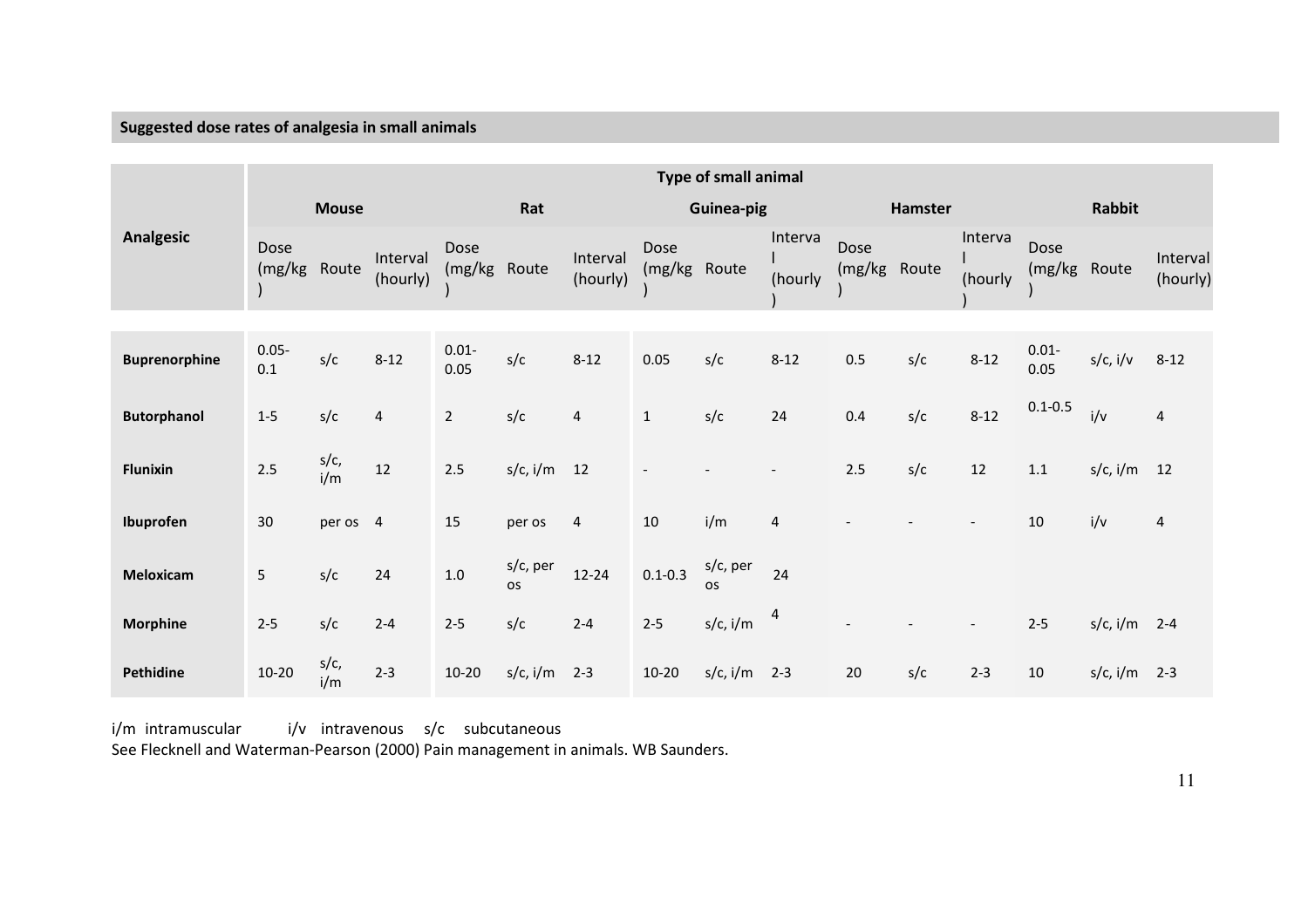## Biological data, mouse

(NB: There are strain variations especially in genetically modified mice)

| <b>Biological Data</b>                 |                            | <b>Breeding Data</b>        |                       |
|----------------------------------------|----------------------------|-----------------------------|-----------------------|
| Adult weight (grams)                   | Male 20-40<br>Female 18-40 | Puberty (days)              | 28-49<br>(Average 42) |
| Diploid number                         | 40                         | Age to breed male (days)    | 70                    |
| Food intake                            | 15g/100g bodyweight        | Age to breed female         | 60-84                 |
| Water intake                           | 15ml/100g bodyweight       | Gestation (days)            | 19-21                 |
|                                        |                            | Litter size                 | $4 - 12$              |
| Rectal temperature (°C)                | 38-39                      | Birth weight (grams)        | $1 - 1.5$             |
| Heart rate/min.                        | 310-840                    | Weaning age (days)          | 18-21                 |
| Blood volume (ml/kg)                   | 60-75                      | Oestrous cycle (days)       | $4 - 5$               |
| Tidal volume                           | 0.18                       | Post partum oestrus         | Fertile               |
|                                        |                            |                             |                       |
| <b>Haematological Data</b>             |                            | <b>Biochemical Data</b>     |                       |
| RBC ( $x10^6$ /mm <sup>3</sup> )       | $7 - 12.5$                 | Serum protein (g/dl)        | $3.5 - 7.2$           |
| <b>PCV (%)</b>                         | 39-49                      | Albumin (g/dl)              | $2.5 - 4.8$           |
| $Hb$ ( $g/dl$ )                        | 10.2-16.6                  | Globulin (g/dl)             | 0.6                   |
| WBC ( $x10^3$ /mm <sup>3</sup> )       | $6 - 15$                   | Glucose (mg/dl)             | 62-175                |
| Neutrophils (%)                        | 10-40                      | Blood urea nitrogen (mg/dl) | 12-28                 |
| Lymphocytes (%)                        | 55-95                      | Creatinine (mg/dl)          | $0.3 - 1$             |
| Eosinophils (%)                        | $0 - 4$                    | Total bilirubin (mg/dl)     | $0.1 - 0.9$           |
| Monocytes (%)                          | $0.1 - 3.5$                | Cholesterol (mg/dl)         | 26-82                 |
| Basophils (%)                          | $0 - 0.3$                  |                             |                       |
| Platelets ( $x10^3$ /mm <sup>3</sup> ) | 160-410                    |                             |                       |

From Wolfensohn and Lloyd (2003).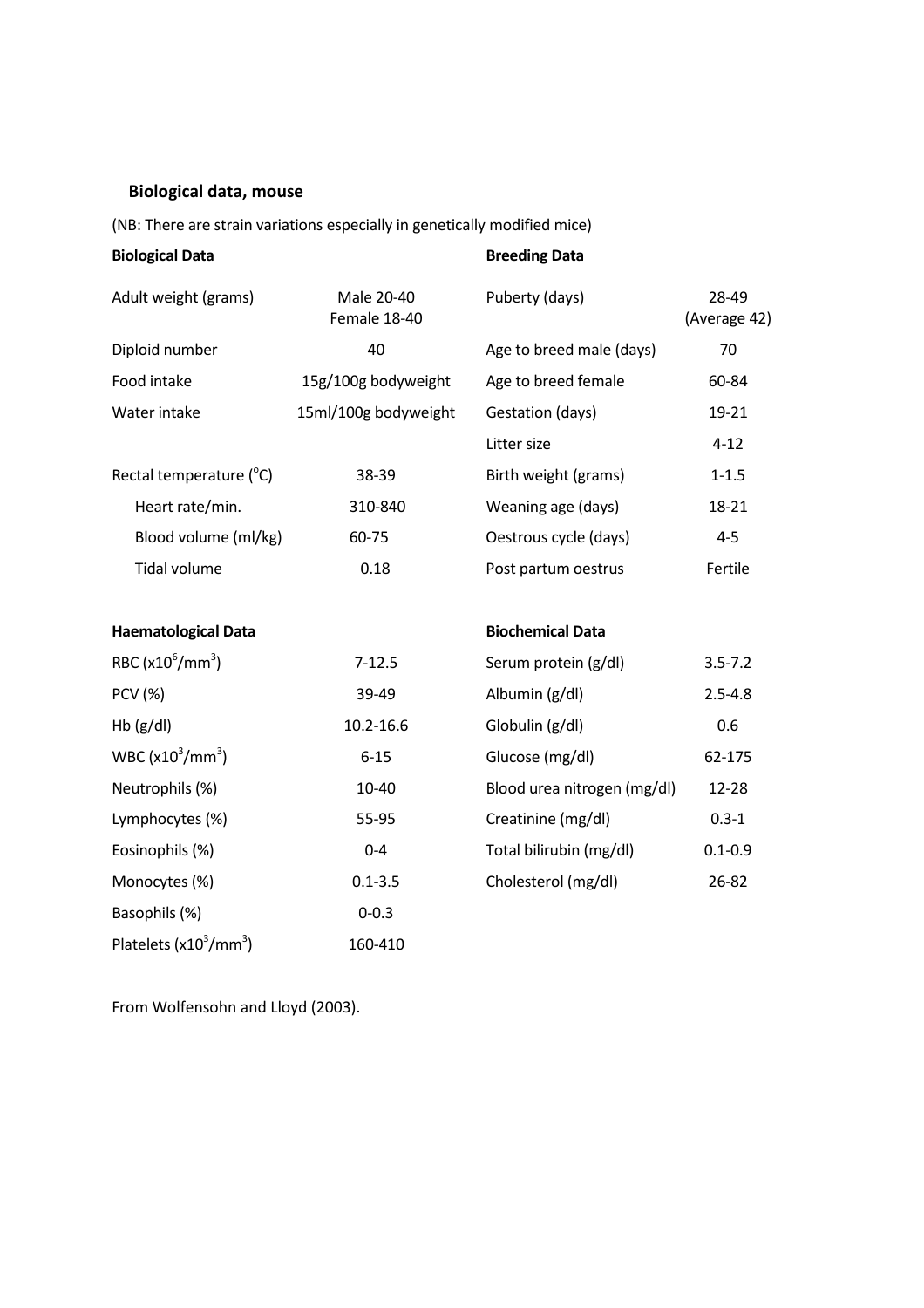#### Biological data, rat

# Biological Data **Breeding Data** Breeding Data Adult weight (grams) Male 450-520 Puberty (days) 60-63 Female 250-300 Diploid number 12 42 Age to breed (days) 65-110 Food intake 10g/100g bodyweight Gestation (days) 20-23 Water intake  $10 \text{ml}/100 \text{g}$  bodyweight Litter size 6-12 Rectal temperature  $(^{\circ}C)$ C) 36-40 Birth weight (grams) 5-6 Heart rate/min. 250-450 Weaning age (days) 21 Blood volume (ml/kg) 54-70 Oestrous cycle (days) 4-5 Respiratory rate/min.  $70-115$  Post partum oestrus Fertile Tidal volume (ml) 0.6-2 Haematological Data **Biochemical Data** Biochemical Data RBC (x10 $^6$ /mm $^3$ ) 7-10 Serum protein (g/dl) 5.6-7.6 PCV (%) 36-48 Albumin (g/dl) 3.8-4.8 Hb (g/dl) 11-18 Globulin (g/dl) 1.8-3

WBC (x10 $^3$ /mm $^3$ Neutrophils (%) 9-34 Blood urea nitrogen (mg/dl) 15-21 Lymphocytes (%) 65-85 Creatinine (mg/dl) 0.2-0.8 Eosinophils (%) 0-6 Total bilirubin (mg/dl) 0.2-0.55 Monocytes (%) 0-5 Cholesterol (mg/dl) 40-130 Basophils (%) 0-1.5 Platelets (x10<sup>3</sup>/mm<sup>3</sup> ) 500-1300

) 6-17 Glucose (mg/dl) 50-135

From Wolfensohn and Lloyd (2003).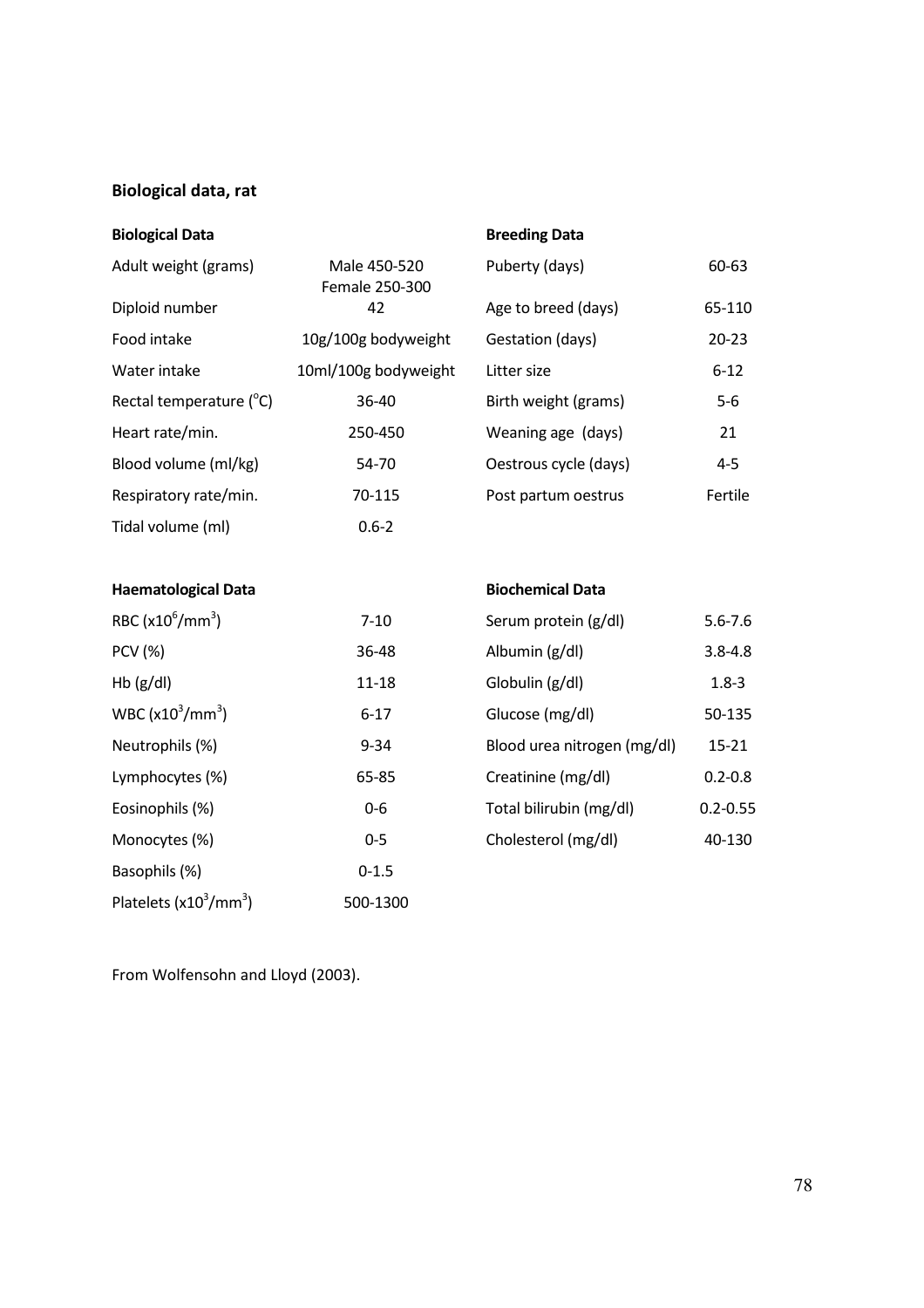## Biological data, guinea pig

| <b>Biological Data</b>                 |                                 | <b>Breeding Data</b>        |                                |
|----------------------------------------|---------------------------------|-----------------------------|--------------------------------|
| Adult weight (grams)                   | Male 850-1200<br>Female 700-900 | Puberty                     | Male 60 days<br>Female 30 days |
| Diploid number                         | 64                              | Age to breed male           | 3-4 months,                    |
| Food intake                            | 6g/100g bodyweight              |                             | 600-700g                       |
| Water intake                           | 10ml/100g bodyweight            | Age to breed female         | 2-3 months,                    |
| Lifespan (years)                       | $4 - 8$                         |                             | 300-450g                       |
| Rectal temperature (°C)                | 37.2-40                         | Gestation (days)            | 59-72                          |
| Heart rate/min.                        | 230-380                         | Litter size                 | $2 - 5$                        |
| Blood pressure systole (mmHg)          | 80-94                           | Birth weight (grams)        | 70-100                         |
| Blood pressure diastole (mmHg)         | 55-58                           | Weaning age                 | 3-4 weeks                      |
| Blood volume (ml/kg)                   | 69-75                           | Oestrous cycle 15-17 days   |                                |
| Respiratory rate/min.                  | 42-104                          | Post partum oestrus         | Fertile                        |
| Tidal volume (ml)                      | $2.3 - 5.3$                     |                             |                                |
|                                        |                                 |                             |                                |
| <b>Haematological Data</b>             |                                 | <b>Biochemical Data</b>     |                                |
| RBC ( $x10^6$ /mm <sup>3</sup> )       | $4.5 - 7$                       | Serum protein (g/dl)        | $4.6 - 6.2$                    |
| <b>PCV (%)</b>                         | 37-48                           | Albumin (g/dl)              | $2.1 - 3.9$                    |
| $Hb$ (g/dl)                            | $11 - 15$                       | Globulin (g/dl)             | $1.7 - 2.6$                    |
| WBC ( $x10^3$ /mm <sup>3</sup> )       | $7 - 18$                        | Glucose (mg/dl)             | 60-125                         |
| Neutrophils (%)                        | 28-44                           | Blood urea nitrogen (mg/dl) | $9 - 31.5$                     |
| Lymphocytes (%)                        | 39-72                           | Creatinine (mg/dl)          | $0.6 - 2.2$                    |
| Eosinophils (%)                        | $1 - 5$                         | Total bilirubin (mg/dl)     | $0.3 - 0.9$                    |
| Monocytes (%)                          | $3 - 12$                        | Cholesterol (mg/dl)         | $20 - 43$                      |
| Basophils (%)                          | $0 - 3$                         |                             |                                |
| Platelets ( $x10^3$ /mm <sup>3</sup> ) | 250-850                         |                             |                                |

From Wolfensohn and Lloyd (2003).